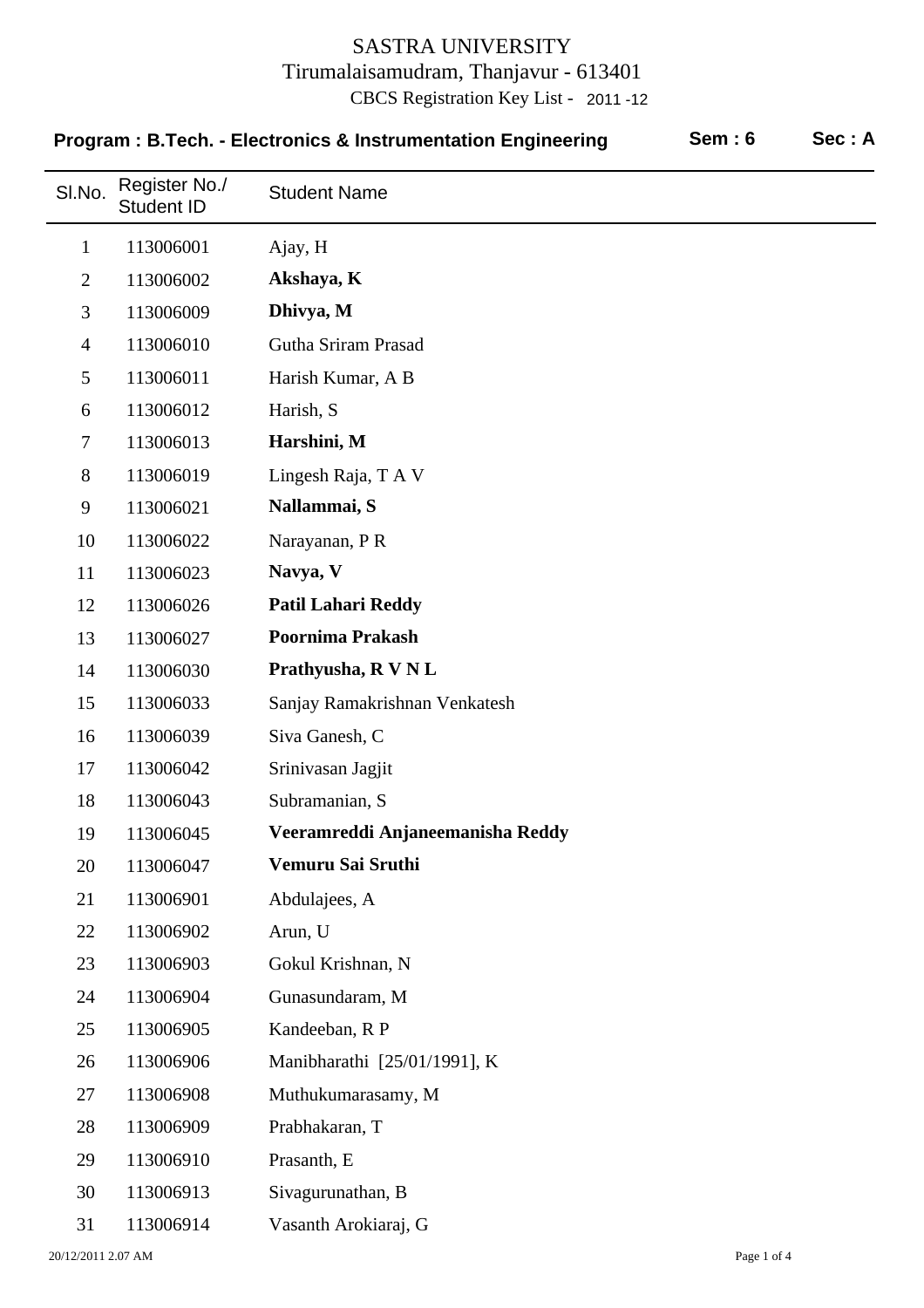|        | Program: B.Tech. - Electronics & Instrumentation Engineering | Sem: 6              | Sec: A |  |
|--------|--------------------------------------------------------------|---------------------|--------|--|
| SI.No. | Register No./<br>Student ID                                  | <b>Student Name</b> |        |  |
| 32     | 113006915                                                    | Vinoth, G           |        |  |
| 33     | 113006916                                                    | Vinoth, R           |        |  |
|        |                                                              |                     |        |  |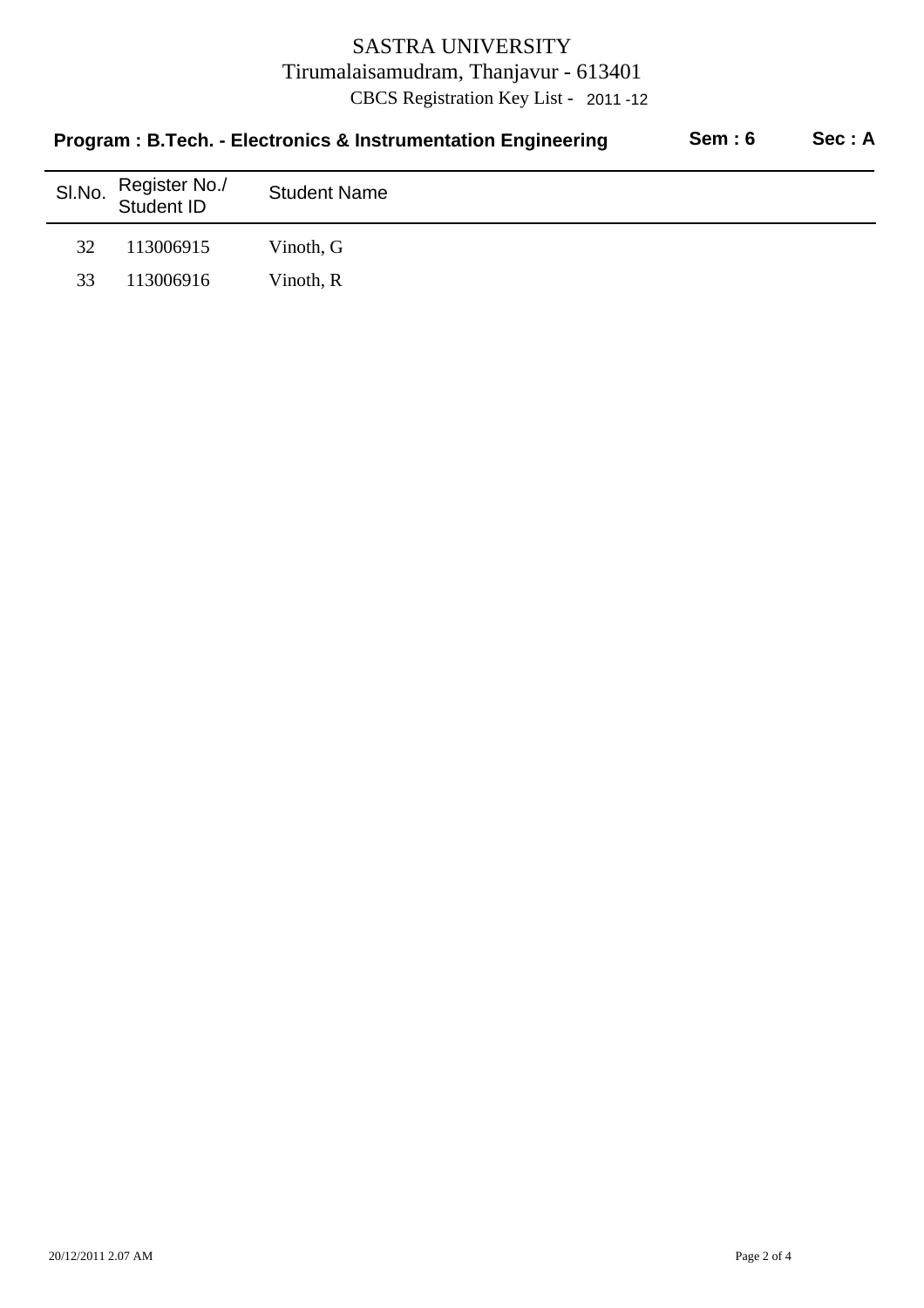| Sem:6<br>Program: B.Tech. - Electronics & Instrumentation Engineering |                                    |                              | Sec: B |  |
|-----------------------------------------------------------------------|------------------------------------|------------------------------|--------|--|
| SI.No.                                                                | Register No./<br><b>Student ID</b> | <b>Student Name</b>          |        |  |
| $\mathbf{1}$                                                          | 113006003                          | Anantha Krishnan             |        |  |
| $\overline{2}$                                                        | 113006004                          | Announcia Amala, B           |        |  |
| 3                                                                     | 113006005                          | Ayathu Sai Renuka            |        |  |
| $\overline{4}$                                                        | 113006006                          | Buvaneshwari, G              |        |  |
| 5                                                                     | 113006007                          | Charubala, G                 |        |  |
| 6                                                                     | 113006008                          | Chunduri Venkata Ramesh Babu |        |  |
| $\tau$                                                                | 113006014                          | Hema Malini, S               |        |  |
| 8                                                                     | 113006015                          | Jaishree, R                  |        |  |
| 9                                                                     | 113006016                          | Kiruthika, V                 |        |  |
| 10                                                                    | 113006017                          | Krithika, S                  |        |  |
| 11                                                                    | 113006018                          | Lakshmi, V G                 |        |  |
| 12                                                                    | 113006020                          | Meena Raghavi, R             |        |  |
| 13                                                                    | 113006024                          | Nithya, A                    |        |  |
| 14                                                                    | 113006025                          | Nivedhitha, P                |        |  |
| 15                                                                    | 113006028                          | Prabhaash Kumar, U           |        |  |
| 16                                                                    | 113006029                          | Prabhu, T                    |        |  |
| 17                                                                    | 113006031                          | Sakala Anmisha               |        |  |
| 18                                                                    | 113006032                          | Sandhyaa, R                  |        |  |
| 19                                                                    | 113006034                          | Seetharaman, R               |        |  |
| 20                                                                    | 113006035                          | Shashidharan, R              |        |  |
| 21                                                                    | 113006036                          | <b>Shivani Singh</b>         |        |  |
| 22                                                                    | 113006037                          | Shruthi, M                   |        |  |
| 23                                                                    | 113006038                          | Siddharth, S                 |        |  |
| 24                                                                    | 113006040                          | Sneha, D                     |        |  |
| 25                                                                    | 113006041                          | Soundarya, R                 |        |  |
| 26                                                                    | 113006044                          | Vaishnavi, R                 |        |  |
| 27                                                                    | 113006046                          | Vegesna Sandeep Varma        |        |  |
| 28                                                                    | 113006048                          | Venkataramanan, S            |        |  |
| 29                                                                    | 113006049                          | Vishnu Prasad, L             |        |  |
| 30                                                                    | 113006050                          | Yalamanchili Keerthana       |        |  |
| 31                                                                    | 113006051                          | Yogalakshme, KH              |        |  |